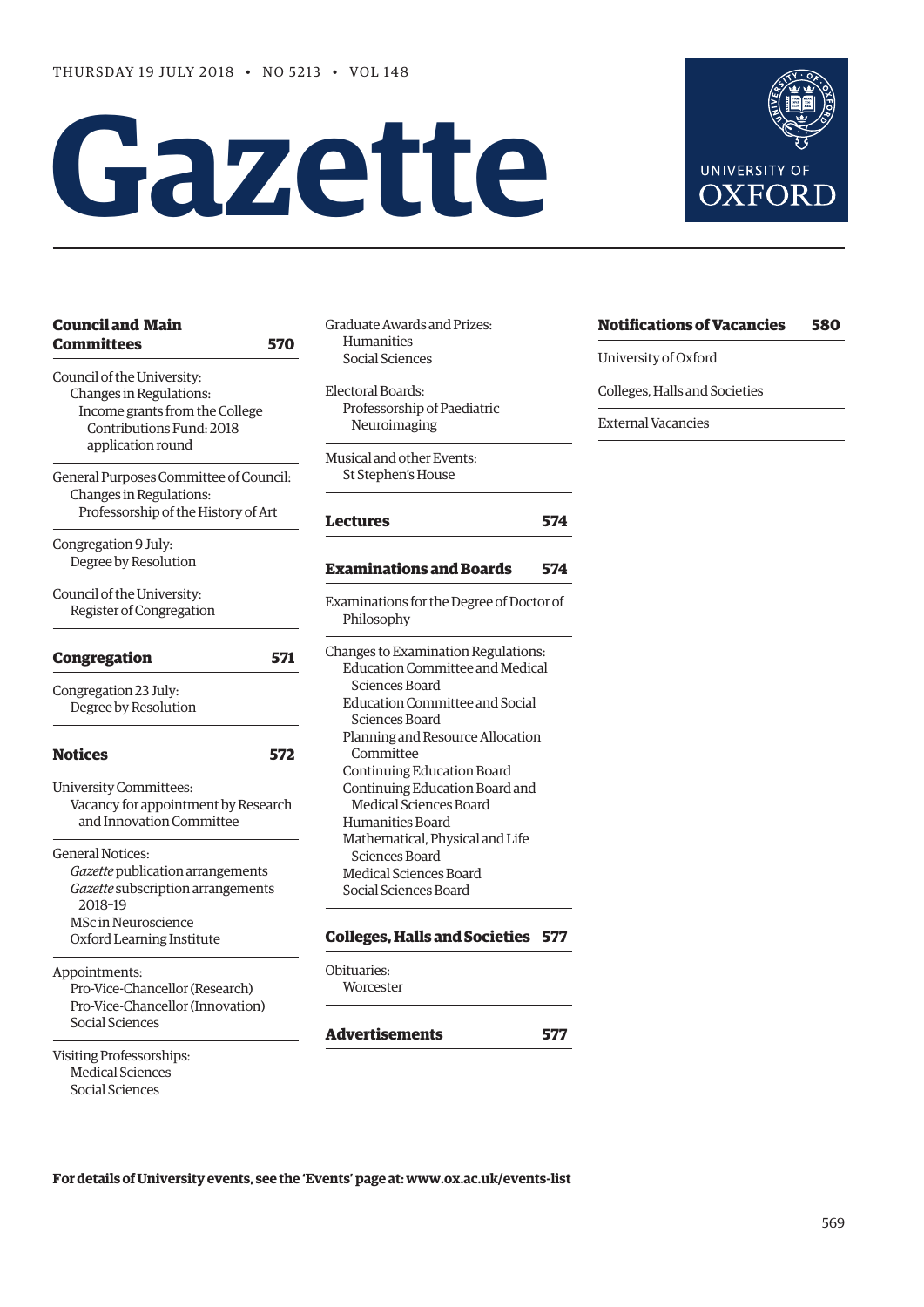## <span id="page-1-0"></span>Council and Main Committees

**Council of the University** 

#### **Changes in Regulations**

Council has made the following changes in regulations, to come into effect on **3 August**.

#### **Income grants from the College Contributions Fund: 2018 application round**

#### *Explanatory Note*

This regulation authorises the income grants which Council has decided to make from the Oxford College Contributions Fund, on the recommendations of the College Contributions Committee following that Committee's consideration of new applications submitted in 2018.

#### *Text of Regulations*

The following amounts shall be paid as income grants to the college named, in each case under the provisions of section 5 of Statute XV, for application in the financial year shown:

| <b>College</b>            | <b>Purpose</b>                       | 2018-19   | 2019-20 | 2020-21 |
|---------------------------|--------------------------------------|-----------|---------|---------|
| <b>Green Templeton</b>    | (a) Maintenance and refurbishment    | 137,000   |         |         |
|                           | (b) IT expenditure                   | 7,500     |         |         |
|                           | (c) Development office               | 59.000    | 59.000  | 81,000  |
| <b>Harris Manchester</b>  | Maintenance and refurbishment        | 175,000   | 175,000 |         |
| <b>Kellogg</b>            | (a) Development office               | 84,133    | 116,509 | 78,907  |
|                           | (b) Maintenance and refurbishment    | 34,000    |         |         |
| <b>Lady Margaret Hall</b> | (a) Maintenance and refurbishment    | 175,000   |         |         |
|                           | (b) Library expenditure              | 10,000    |         |         |
| <b>Linacre</b>            | Maintenance and refurbishment        | 111,000   | 112,000 |         |
| <b>Mansfield</b>          | Maintenance and refurbishment        | 130,000   |         |         |
| <b>St Anne's</b>          | Maintenance and refurbishment        | 175,000   | 30,000  |         |
| <b>St Cross</b>           | (a) Maintenance and refurbishment    | 95,000    |         |         |
|                           | (b) Scholarships                     | 50,000    |         |         |
| <b>St Edmund Hall</b>     | (a) Maintenance and refurbishment    | 110,000   |         |         |
|                           | (b) Teaching costs: medical sciences | 16,500    | 16,500  | 16,500  |
| <b>St Hilda's</b>         | Maintenance and refurbishment        | 142,229   | 68,197  | 111,509 |
| <b>St Hugh's</b>          | Scholarships                         | 36,000    |         |         |
| <b>St Peter's</b>         | Maintenance and refurbishment        | 50,000    | 50,000  | 100,000 |
|                           | <b>Totals</b>                        | 1,597,362 | 627,206 | 387,916 |

The sums listed are maxima. The payment of each grant, and the precise sum payable, in each subsequent year shall be dependent on the success with which each college meets certain conditions laid down by Council on the recommendation of the College Contributions Committee.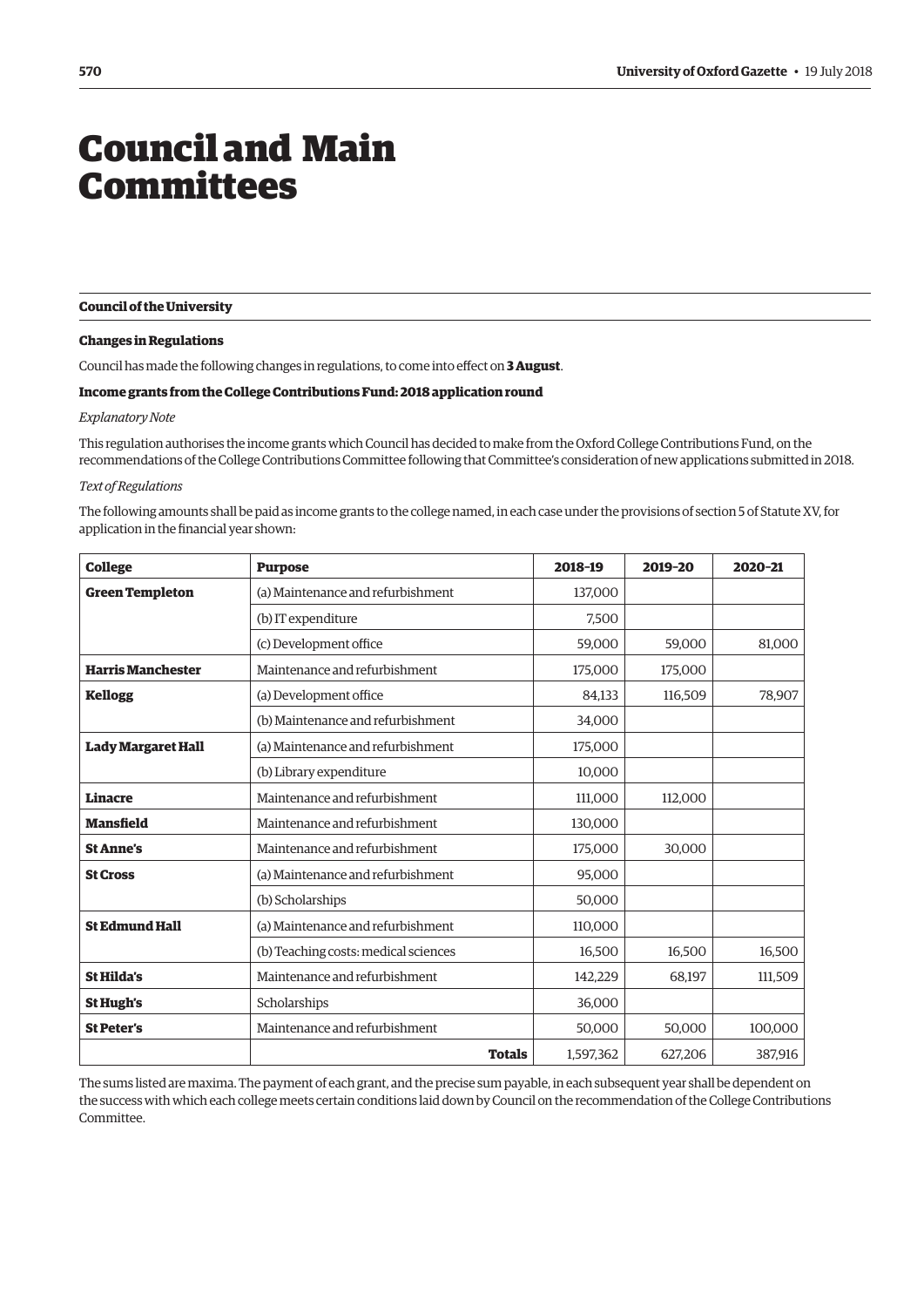#### <span id="page-2-0"></span>**General Purposes Committee of Council**

#### **Changes in Regulations**

The General Purposes Committee of Council has made the following changes in regulations, to come into effect on **3 August**.

#### **Professorship of the History of Art**

#### *Explanatory Note*

The following changes, made on the recommendation of the Humanities Divisional Board, amend the regulations for the Professorship of the History of Art.

#### *Text of Regulations*

In Council Regulations 24 of 2002, concerning individual professorships, amend regulation §137 (2) as follows (new text underlined, deleted text struck through):

'2. The professor shall be elected by an electoral board consisting of:

(1) the Vice-Chancellor, or, if the head of the college specified in (2) of this clause is Vice-Chancellor, a person appointed by Council on the occurrence of a vacancy to act as an elector on that occasion;

(2) the head of the college to which the professorship shall be for the time being allocated by Council under any decree in that behalf, or, if the head is unable or unwilling to act, a person appointed by the governing body of the college on the occurrence of a vacancy to act as an elector on that occasion;

(3) a person appointed by the governing body of the college specified in (2) of this clause;

#### (4) a person appointed by Council;

(4), (5) two persons appointed by Council;

(5) a person appointed by the General Board;

(6) a person appointed by the Humanities Board;

(6)(7) a person elected by the Board of the Faculty of History;

#### (7) a person elected by the Board of the Faculty of Medieval and Modern **Languages**

(8) a person elected by the Committee for the History of Art;

(9) a person elected by the Committee for the Ruskin School of Art.'

#### **Congregation** 9 July

*This content has been removed as it contains personal information protected under the Data Protection Act.*

**Council of the University** 

**Register of Congregation**

Register of Congregation: Conway, S L J, Jesus

Law, S T, Jesus

**Office** 

Group

Stafford, B, Trinity

Population Health

Yeung, C, Research Services **Divisional and Faculty Boards** 

Molecular Medicine

The Vice-Chancellor reports that the following names have been added to the

Corridoni, D, Weatherall Institute of

Curson, L, Department of Materials Gallacher, D M M, IT Services Hartley, C, Department of Paediatrics

Leach, K J, Saïd Business School O'Rourke, D M, Hertford

and Theoretical Chemistry Pope, L K, Bodleian Libraries

Sullivan, M J P, Christ Church Theiss-Nyland, K L, Oxford Vaccine

Turnbull, I, Nuffield Department of

Worrall, A F, Department of Chemistry

For changes in regulations for examinations see 'Examinations and Boards' below.

Parker, H L, Mathematical, Physical and Life Sciences Divisional Office Penfold, R, Sub-Department of Physical

Shah, K A, Faculty of Clinical Medicine Smith, B R, University Development

## Congregation

#### **Congregation** 23 July

#### **Degree by Resolution**

*This content has been removed as it contains personal information protected under the Data Protection Act.*

#### **Note on procedures in Congregation**

¶ Business in Congregation is conducted in accordance with Congregation Regulations 2 of 2002 [\(www.admin.ox.ac.uk/statutes/](http://www.admin.ox.ac.uk/statutes/regulations/529-122.shtml) [regulations/529-122.shtml\). A p](http://www.admin.ox.ac.uk/statutes/regulations/529-122.shtml)rintout of these regulations, or of any statute or other regulations, is available from the Council Secretariat on request. A member of Congregation seeking advice on questions relating to its procedures, other than elections, should contact Mrs F Burchett at the University Offices, Wellington Square (telephone: (2)80199; email: felicity. [burchett@admin.ox.ac.uk\); questions](mailto:felicity.burchett@admin.ox.ac.uk)  relating to elections should be directed to the Elections Officer, Ms S L S Mulvihill [\(telephone: \(2\)80463; email: elections.](mailto:elections.office@admin.ox.ac.uk) office@admin.ox.ac.uk).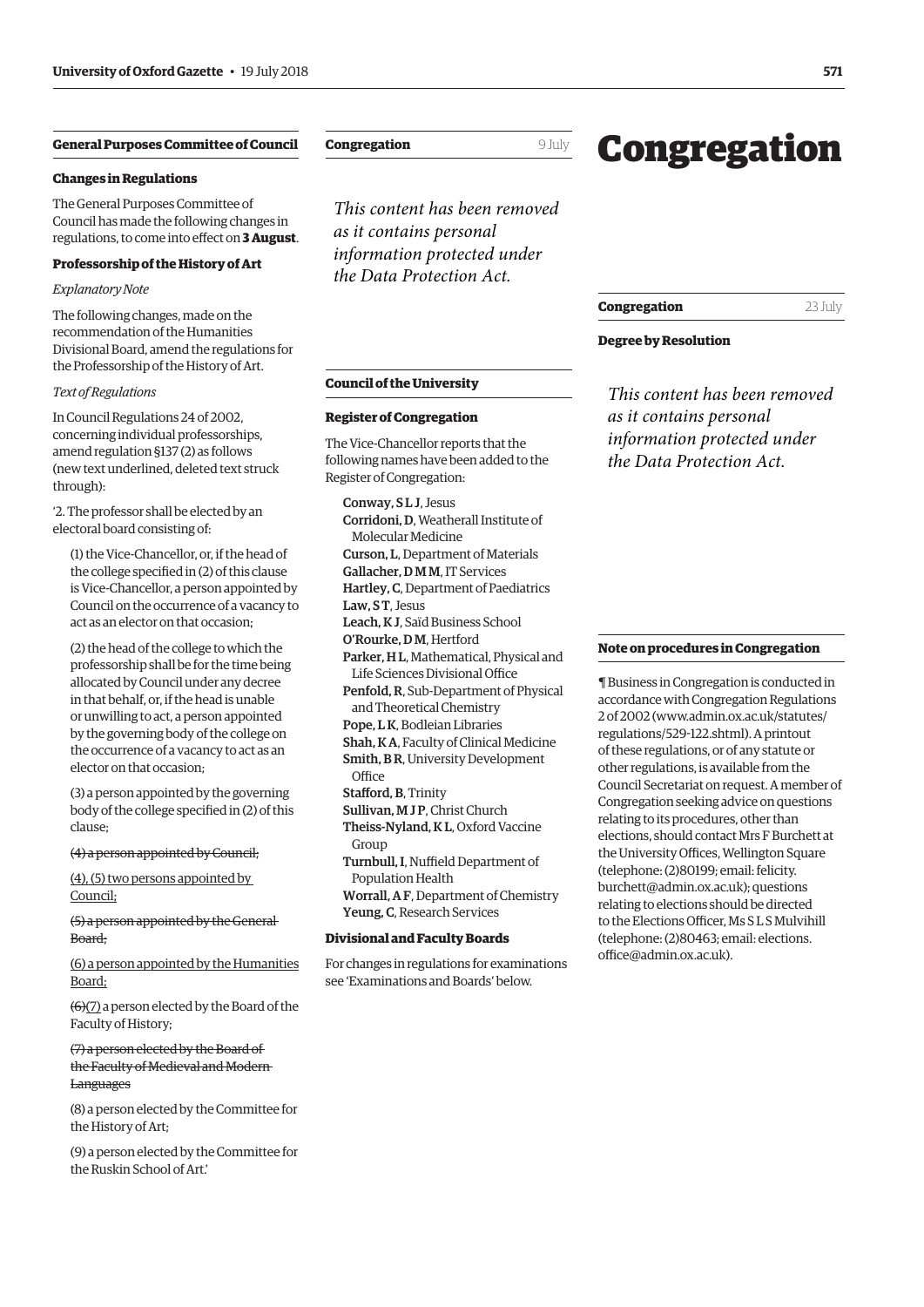#### <span id="page-3-0"></span>**University Committees**

#### **Vacancy for appointment by Research and Innovation Committee**

Council's Research and Innovation Committee (RIC) invites members of the University (subject to eligibility) to submit expressions of interest in relation to the following vacancy to which it appoints.

Expressions of interest must be received by the Council Secretariat ([tim.fowler@tss.](mailto:tim.fowler@tss.ox.ac.uk) [ox.ac.uk\) by](mailto:tim.fowler@tss.ox.ac.uk) **4pm on 31 July**.

Any eligible person who wishes to have his or her name put forward for consideration is encouraged to speak with his or her head of division or head of house, and/or with the relevant committee members or officers to obtain more information about the role, prior to submitting an expression of interest.

The purpose of this invitation is to broaden the pool of potential candidates brought to the attention of the appointing body. The names put to the appointing body are only suggestions. It should be noted that the appointing body remains free to take its own decision, irrespective of any names received through this route. In particular, to support the commitments made by the University under its equality scheme, the appointing body will take into consideration the overall balance of membership on the body concerned, with reference to the appropriate representation of ethnicity, disability, age and gender.

#### CENTRAL UNIVERSITY RESEARCH ETHICS COMMITTEE (CUREC)

One member appointed to ensure appropriate representation of areas of research involving human participants or personal data (*vice* Dr L Walker) to serve with immediate effect until MT 2019.

#### *Further information*:

*Remit*[: www.admin.ox.ac.uk/statutes/](www.admin.ox.ac.uk/statutes/regulations/520-122e.shtml) regulations/520-122e.shtml

*Current Membership*: www.admin. ox.ac.uk/councilsec/governance/ [committees/committeemembership/](www.admin.ox.ac.uk/councilsec/governance/committees/committeemembership/researchcommitteemembership/centraluniversityresearchethicscommitteemembership)  researchcommitteemembership/ centraluniversity esearchethics committeemembership

#### **General Notices**

#### *Gazette* **publication arrangements**

This is the final *Gazette* of Trinity term.

The first *Gazette* of Michaelmas term will be published on 20 September, but will be limited to Council and Congregation business and changes to Examination Regulations. The first full *Gazette* of next term will be published on 27 September.

#### *Gazette* **subscription arrangements 2018–19**

We are pleased to announce that the cost of postal subscriptions to the *Gazette* and the *Oxford Magazine* will not be increased for the academic year 2018–19. The cost of a subscription to the *Gazette* for the next academic year will therefore remain:

- United Kingdom, first-class post: £89.50
- United Kingdom, second-class post: £76
- Elsewhere in Europe: £94.50
- Outside Europe: £212.50

Subscription to the *Gazette* includes *Blueprint* (3 issues per year) and the *Oxford Magazine* (12 issues per year: see below concerning separate subscription to the *Oxford Magazine*).

#### HOW TO PAY

We prefer payment by debit or credit card via our online shop. Please see https://gazette. [web.ox.ac.uk/subscribing-gazette for further](https://gazette.web.ox.ac.uk/subscribing-gazette)  details.

Payment by cheque: please send your name and full postal address, plus a cheque for the appropriate amount as detailed above, to: *Gazette* Subscriptions, University Offices, Wellington Square, Oxford OX1 2JD.

#### *Oxford Magazine*

Subscriptions to the *Oxford Magazine* only are also available. The charge for 2018–19 will remain at:

- United Kingdom: £32
- Elsewhere in Europe: £40.50
- Outside Europe: £88.50

If you wish to subscribe to the *Oxford Magazine* only, please send your name and full postal address, plus a cheque for the appropriate amount as detailed above, to: *Gazette* Subscriptions, University Offices, Wellington Square, Oxford OX1 2JD. Please note that payment by cheque is the only method available for *Magazine*-only subscriptions.

#### DEADLINE FOR SUBSCRIPTION PAYMENTS

To ensure that your subscription is active in time for you to receive all copies of the *Gazette*, *Blueprint* and the *Oxford Magazine* for 2018–19, we must receive your payment by **14 September**.

#### **MSc in Neuroscience**

EXAMINATION DATES FOR 2018–19

- Qualifying exam: Wed 5 December 2018
- Poster presentation at Oxford Neuroscience day: Wed 20 March 2019
- Submission dissertation 1: Wed 17 April 2019
- Oral presentation on dissertation 2: Wed 31 July and Thurs 1 August 2019
- Submission of dissertation 2: Wed 14 August 2019
- *Viva voce* exams: Wed 11 and Thurs 12 September 2019

#### **Oxford Learning Institute**

#### OXFORD ESSENTIALS: AN INTRODUCTION TO TEACHING AND LEARNING AT **OXFORD**

The Learning Institute's annual orientation event for newly appointed academics and/ or those new to teaching will take place on 27 September. A formal welcome to the University by the Vice-Chancellor will be followed by presentations and workshops on key aspects of teaching and learning at Oxford. More information and a booking [form: www.learning.ox.ac.uk/teaching/](www.learning.ox.ac.uk/teaching/programmes/essentials) programmes/essentials.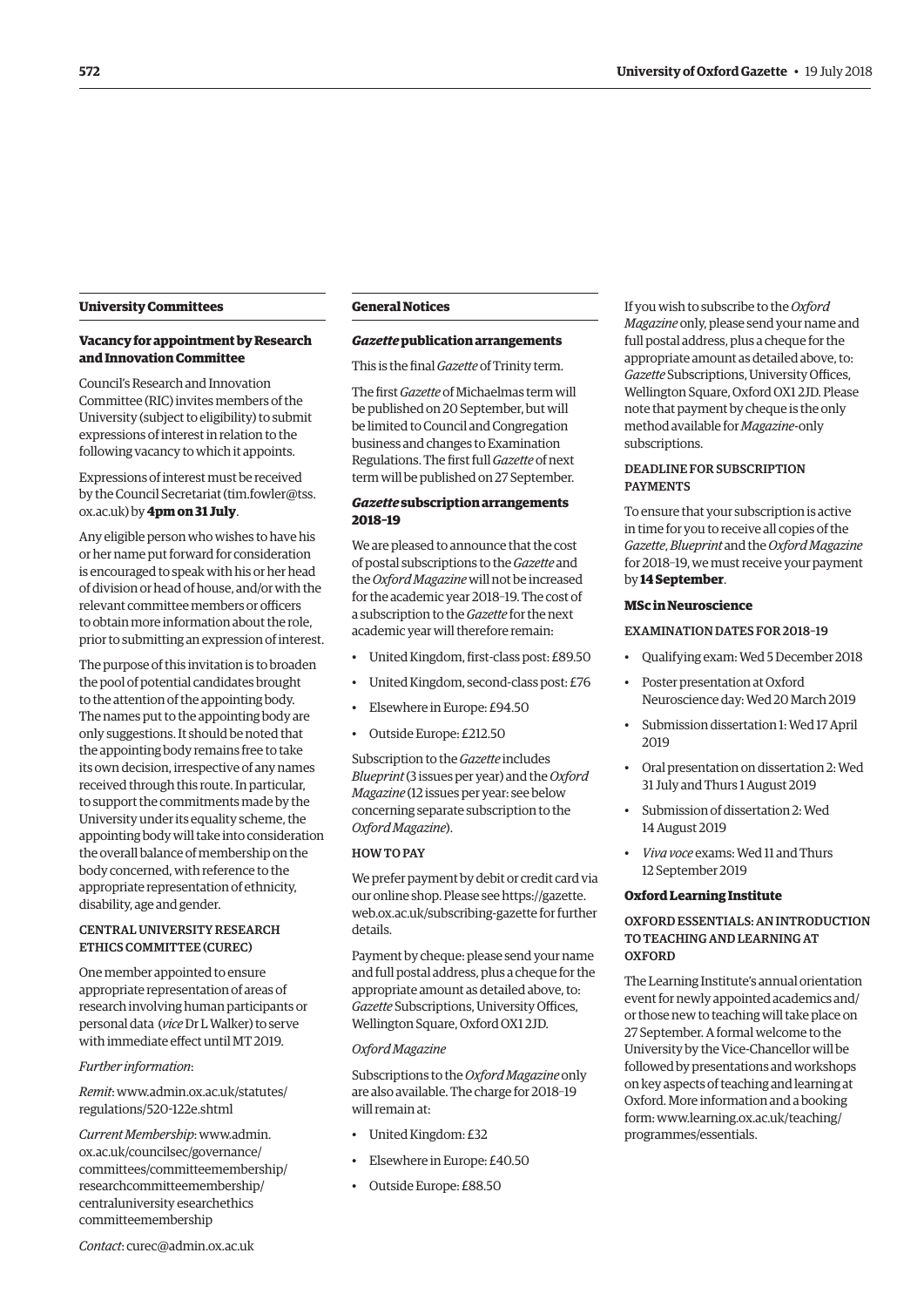#### **Appointments**

#### **Pro-Vice-Chancellor (Research)**

Patrick Grant, BEng Nott, DPhil Oxf, Vesuvius Professor of Materials, Department of Materials, and Professorial Fellow of St Catherine's, has been appointed as Pro-Vice-Chancellor (Research) in the Vice-Chancellor's Office with effect from 1 September 2018.

#### **Pro-Vice-Chancellor (Innovation)**

Chas Bountra, BSc KCL, PhD Edin, Professor of Translational Medicine, Nuffield Department of Medicine, has been appointed as Pro-Vice-Chancellor (Innovation) in the Vice-Chancellor's Office with effect from 1 September 2018.

#### **Social Sciences**

#### HEADSHIP OF THE SCHOOL OF ANTHROPOLOGY AND MUSEUM ETHNOGRAPHY

#### *Corrigendum*:

The Social Sciences Divisional Board has conferred the Headship of the School of Anthropology and Museum Ethnography on Dr Elizabeth Ewart, PhD Lond, Associate Professor in Social Anthropology (Lowland South America) and Fellow of Linacre, for a period of three years from 1 October 2018.

#### JAMES MEADE PROFESSORSHIP OF **ECONOMICS**

Hamish Low, BA MPhil Oxf, PhD UCL, Professor of Economics, Cambridge, and Fellow of Trinity College, Cambridge, has been appointed to the James Meade Professorship of Economics in the Department of Economics with effect from 1 October 2018. Professor Low will be a fellow of Nuffield.

#### REAPPOINTMENTS

Professor Todd Hall, Associate Professor of International Relations, Department of Politics and International Relations, from 1 July 2018 until retirement

#### **Visiting Professorships**

#### **Medical Sciences**

The Medical Sciences Board has conferred the title of Visiting Professor of Immunology on Professor Masafumi Takiguchi, MD, DMedSci, for a further period of 5 years from 3 July 2018.

#### **Social Sciences**

The Social Sciences Division has, on the recommendation of the Faculty of Law, reconferred the title of Visiting Professor on Professor Philip Baker, QC, for three years from 1 September 2018.

#### **Graduate Awards and Prizes**

*This content has been removed as it contains personal information protected under the Data Protection Act.*

#### **Electoral Boards**

#### **Composition of an Electoral Board**

The composition of the electoral board to the post below, proceedings to fill which are currently in progress, is as follows:

#### PROFESSORSHIP OF PAEDIATRIC NEUROIMAGING

#### *Appointed by*

| Dr Rebecca Surender, PVC,                                      | The Vice-               |
|----------------------------------------------------------------|-------------------------|
| in the chair                                                   | Chancellor <sup>1</sup> |
| President of St John's                                         | ex officio              |
| Professor Zoltan Molnar                                        | St John's               |
| Professor David Edwards.                                       | Council                 |
| KCL                                                            |                         |
| Professor Irene Tracey                                         | Council                 |
| Professor Gavin Screaton                                       | Medical                 |
|                                                                | Sciences                |
|                                                                | Division                |
| Professor Georg Holländer                                      | Department of           |
|                                                                | Paediatrics             |
| Professor Peter Sullivan                                       | Department of           |
|                                                                | Paediatrics             |
| Professor Petra Huppi,                                         | Department of           |
| Geneva                                                         | Paediatrics             |
| $14$ proposited by the Vice-Chancellor under the provisions of |                         |

Appointed by the Vice-Chancellor under the provisions of Statute IX, Sect 10 and 11.

#### **Musical and other Events**

#### **St Stephen's House**

#### SJE ARTS

The following events will be held at SJE Arts, St John the Evangelist church, 109A Iffley [Road. More information/tickets: www.sje](http://www.sje-oxford.org/events)oxford.org/events or 01865 613507.

*2 Aug*: Oxfordshire Schools Orchestra and Youth Wind Orchestra: end of tour concert

*3 Aug*: Oxfordshire County Youth Orchestra: end of tour concert

*15 Sept*: Intermezzo Chamber Choir: Dubra, Ešenvalds, Whitaker

*29 Sept*: Orchestra of St John's with Viv McLean, piano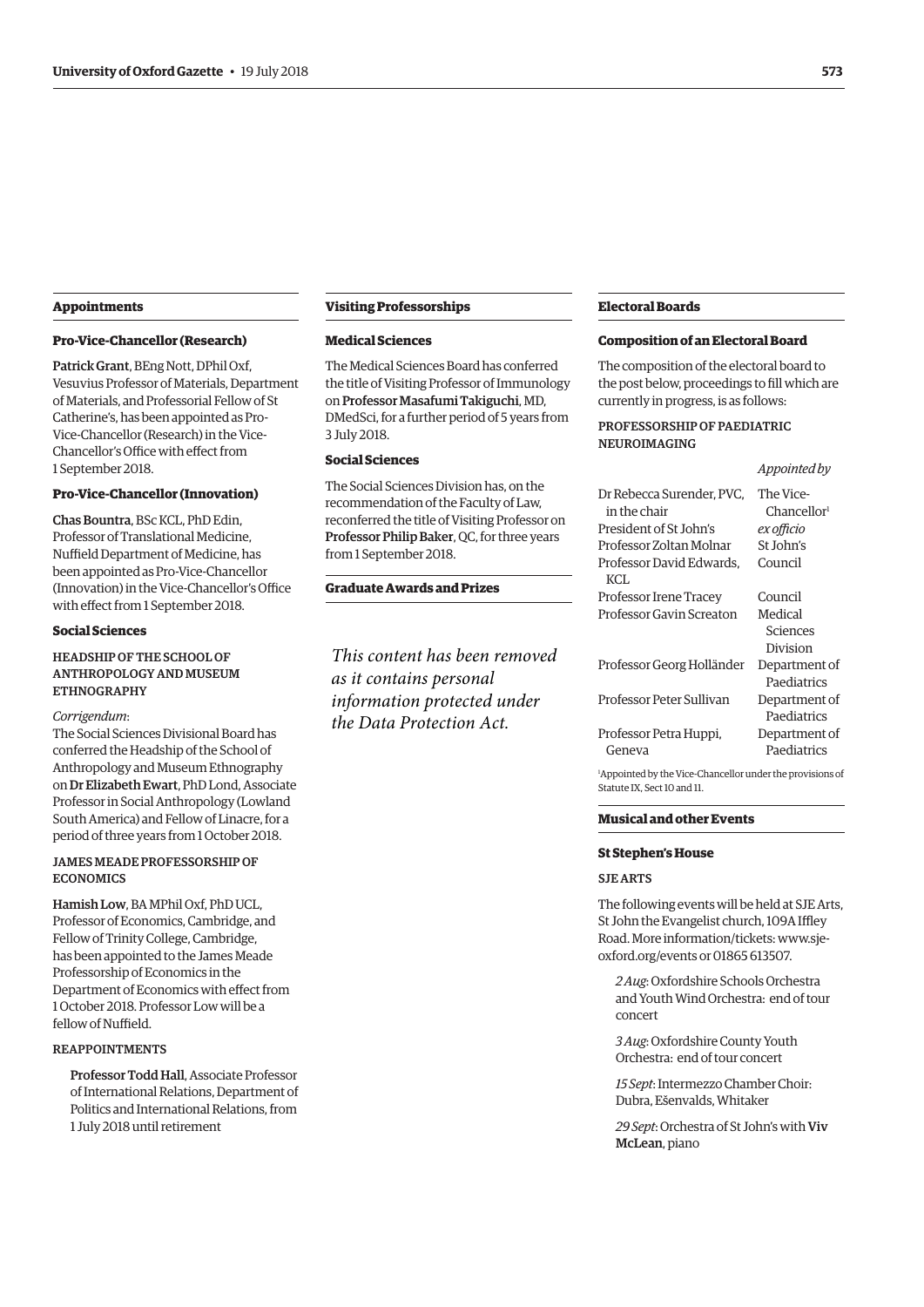## Examinations and Boards

#### <span id="page-5-0"></span>**Medical Sciences**

#### **Nuffield Department of Population Health**

#### NPEU SEMINARS IN MATERNAL AND INFANT HEALTH AND CARE

Oliver Hewer will lecture at 1pm on 11 September in the Lecture Theatre, Richard Doll Building. All welcome. Convener: Dr Goher Ayman *Subject*: 'SIFT – the Speed of Increasing milk Feeds Trial'

#### **Institutes, Centres and Museums**

#### **Oxford Centre for Islamic Studies**

#### LECTURE

The Rt Hon Alistair Burt, MP, Minister for the FCO and DFID, will lecture at 5.45pm for 6pm on 20 July at the Oxford Centre for Islamic Studies. All welcome.

*Subject*: 'Making a difference in the Middle East: UK objectives'

#### **Examinations for the Degree of Doctor of Philosophy**

*This content has been removed as it contains personal information protected under the Data Protection Act.*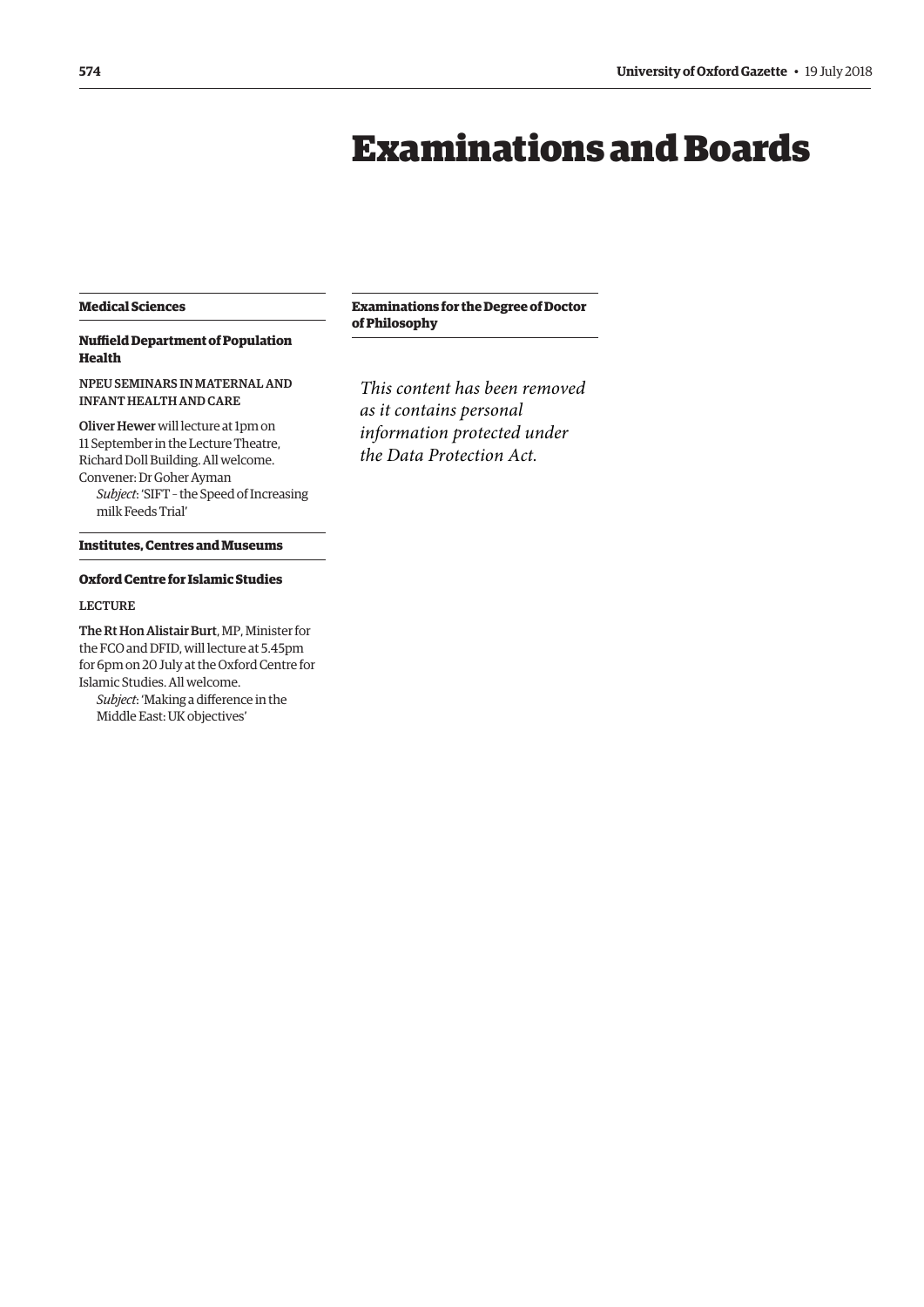#### **Education Committee and Social Sciences Board**

GENERAL REGULATIONS FOR GRADUATE TAUGHT STUDENTS

GENERAL REGULATIONS FOR BPHIL OR MPHIL

clarification of relationship of regulations to MPhil in Law/MPhil in Socio-legal Research

GENERAL REGULATIONS FOR MST removal of MSt in (Socio-)legal Research

#### **Planning and Resource Allocation Committee**

REGULATIONS ON FINANCIAL MATTERS updating references and links relating to fees

#### **Continuing Education Board**

MST IN DIPLOMATIC STUDIES change to dissertation submission date

MST IN PRACTICAL ETHICS PG CERT IN PRACTICAL ETHICS PG DIP IN PRACTICAL ETHICS new course

#### **BTH**

(a) removal of two option papers (b) inclusion of new paper (c) rationalisation of options (d) other minor changes

UG CERT IN THEOLOGICAL STUDIES

(a) removal of two option papers (b) introducing requirement that all Certificate students take each of A1–A4

#### UG DIP IN THEOLOGICAL STUDIES

(a) removal of two option papers (b) rationalisation of options (c) other minor changes

#### **Continuing Education Board and Medical Sciences Board**

MSC IN SURGICAL SCIENCE AND PRACTICE PGCERT IN SURGICAL SCIENCE AND PRACTICE

PGDIP IN SURGICAL SCIENCE AND PRACTICE

renaming some module titles

#### **Humanities Board**

#### RESEARCH DEGREES IN THE HUMANITIES DIVISION change to the deadline for Confirmation of Status

RESEARCH DEGREES IN LINGUISTICS, PHILOLOGY AND PHONETICS change of name of programme

RESEARCH DEGREES FOR THE RUSKIN SCHOOL OF ART clarification of the deadline for

Confirmation of Status

MPHIL IN BRITISH AND EUROPEAN HISTORY, FROM 1500 TO THE PRESENT MPHIL IN MODERN BRITISH AND

EUROPEAN HISTORY

MST IN BRITISH AND EUROPEAN HISTORY,

FROM 1500 TO THE PRESENT F-T

MST IN BRITISH AND EUROPEAN HISTORY, FROM 1500 TO THE PRESENT P-T MST IN MEDIEVAL HISTORY MST IN US HISTORY closure of programme

MPHIL IN ECONOMIC AND SOCIAL

**HISTORY** change to essay submission deadlines

MPHIL IN GENERAL LINGUISTICS AND

COMPAR ATIVE PHILOI OCV (a) renaming of programme (b) clarification of existing regulations without change of current practice

MPHIL IN HISTORY MSC IN MODERN MIDDLE EASTERN **STUDIES** MST IN HISTORY F-T MST IN HISTORY P-T new programme

MPHIL IN HISTORY OF SCIENCE, MEDICINE AND TECHNOLOGY MSC IN HISTORY OF SCIENCE, MEDICINE AND TECHNOLOGY change to paper and assessment

MPHIL IN JUDAISM AND CHRISTIANITY IN THE GRAECO-ROMAN WORLD MST IN PHILOSOPHICAL THEOLOGY introduction of electronic submission

MPHIL IN LATE ANTIQUE AND BYZANTINE **STUDIES** clarification

MPHIL IN MODERN LANGUAGES (a) change to submission deadline (b) introduction of online submission

MPHIL IN ORIENTAL STUDIES additional options in Egyptian

MPHIL IN PHILOSOPHICAL THEOLOGY MPHIL IN THEOLOGY MST IN STUDY OF RELIGIONS MST IN THEOLOGY MTH AND PG DIP IN APPLIED THEOLOGY online submission

MSC IN ECONOMIC AND SOCIAL HISTORY minor textual corrections

MST IN ANCIENT PHILOSOPHY clarification of resit provisions

#### **Changes to Examination Regulations**

For the complete text of each regulation listed below and a listing of all changes to regulations for this year to date, please see [https://gazette.web.ox.ac.uk/examination](https://gazette.web.ox.ac.uk/examination-regulations-0)regulations-0.

#### **Education Committee and Medical Sciences Board**

MSC IN RADIATION BIOLOGY minor change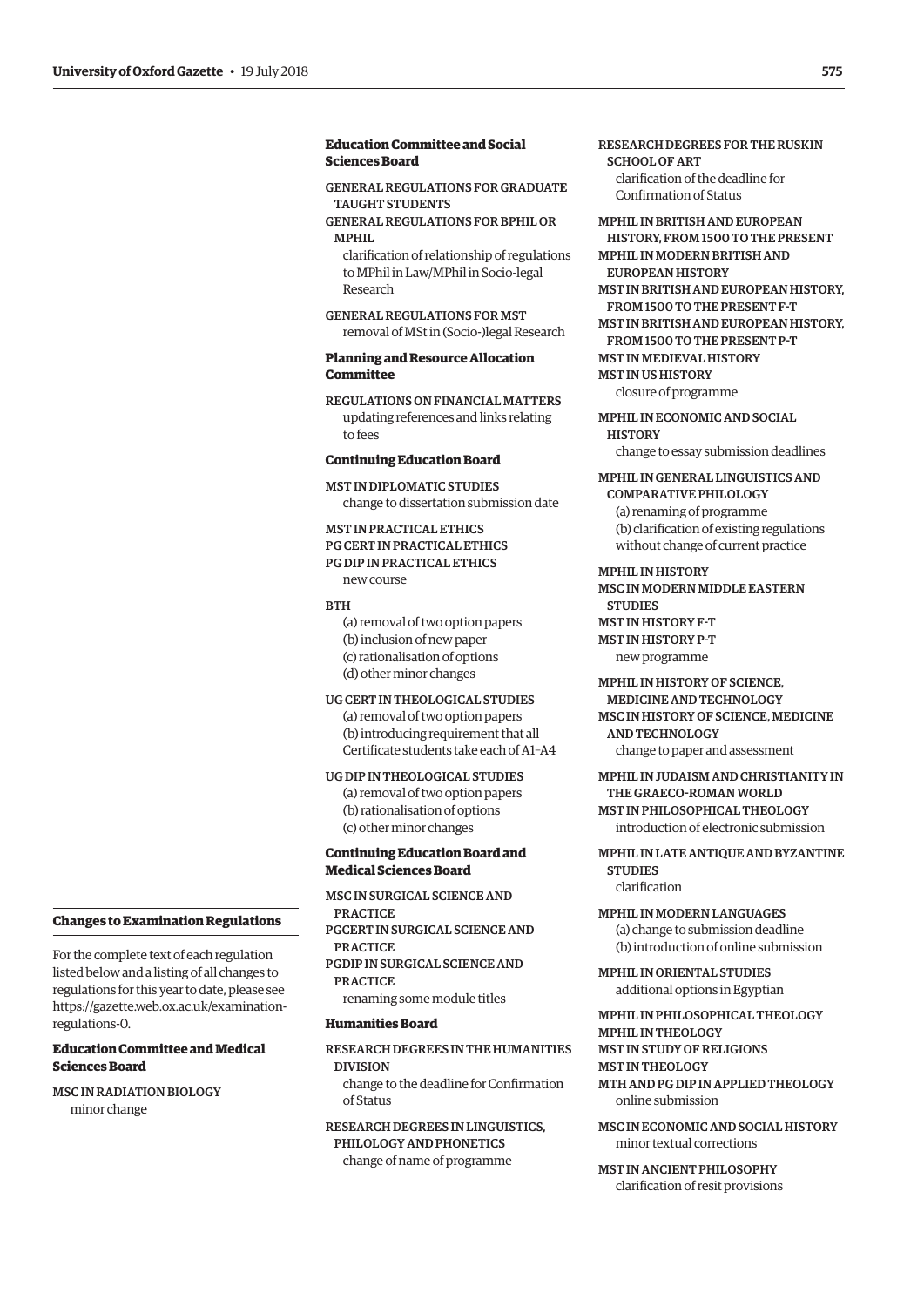- MST IN GLOBAL AND IMPERIAL HISTORY change to number and length of essays
- MST IN LATE ANTIQUE AND BYZANTINE **STUDIES**

clarification of deadline

PHILOSOPHY IN ALL HONOUR SCHOOLS INCLUDING PHILOSOPHY (a) introduction of online submission (b) removal of obsolete information

FHS OF MODERN LANGUAGES change to paper description

FHS OF ORIENTAL STUDIES – ARABIC amendment to assessment to be compulsory

FHS OF ORIENTAL STUDIES – TURKISH dissertation to be made compulsory

#### **Mathematical, Physical and Life Sciences Board**

MSC IN COMPUTER SCIENCE change to permit electronic submissions

MSC IN MATHEMATICAL AND COMPUTATIONAL FINANCE clarification of assessment requirements

FHS OF ENGINEERING change to structure of Engineering, Entrepreneurship and Management pathway

#### FHS OF COMPUTER SCIENCE, PART C FHS OF COMPUTER SCIENCE AND PHILOSOPHY, PART C

FHS OF MATHEMATICS AND COMPUTER SCIENCE, PART C change to format of submission of

examined mini-project

FHS OF MATERIALS SCIENCE revision to wording relating to page limits

#### FHS OF MATHEMATICS

(a) dissertation to be made compulsory (b) change to progression requirements (c) change to outcomes for Part C

FHS OF MATHEMATICS AND STATISTICS (a) change to progression requirements (b) change to outcomes for Part C

#### FHS OF PHYSICS revision of syllabus

## PRELIMS IN MATERIALS SCIENCE

revisions to coursework requirements

#### **Medical Sciences Board**

MSC IN INTERNATIONAL HEALTH AND TROPICAL MEDICINE change to assessment for one option

MSC IN PSYCHOLOGICAL RESEARCH removal of reference to distinction

#### **Social Sciences Board**

DPHIL IN MANAGEMENT STUDIES to clarify requirements for integrated theses

BCL AND MJUR MPHIL IN LAW AND MPHIL IN SOCIO-LEGAL RESEARCH I introduction of revised regulations

RESEARCH DEGREES IN THE SCHOOL OF INTERDISCIPLINARY AREA STUDIES

MPHIL IN JAPANESE STUDIES MPHIL IN MODERN CHINESE STUDIES

MSC IN CONTEMPORARY CHINESE

**STUDIES** MSC IN JAPANESE STUDIES

change to name of school

#### **MRA**

change to core course title

#### MPHIL IN ARCHAEOLOGY (a) change to deadlines for essay

(b) change to dissertation title submission deadlines (c) clarification of assessment methods for option papers

#### MPHIL IN CLASSICAL ARCHAEOLOGY MST IN CLASSICAL ARCHAEOLOGY

(a) change to deadline for title submissions (b) updates to lists of option papers (c) change to Schedules students choose options from

#### MPHIL IN EVIDENCE-BASED SOCIAL INTERVENTION AND POLICY

#### **EVALUATION**

clarification of option papers

#### MPHIL IN LAW

removal of regulations

#### MPHIL IN LAW AND MPHIL IN SOCIO-LEGAL RESEARCH II removal of time-limited paragraph

#### MPHIL IN RUSSIAN AND EAST EUROPEAN **STUDIES**

#### MSC IN ENVIRONMENTAL CHANGE AND MANAGEMENT

change to assessment for one paper

#### GENERAL REGULATIONS FOR THE DEGREE OF MSC

removal of MSc in Teaching English Language in University Settings

#### MSC IN EVIDENCE-BASED SOCIAL INTERVENTION AND POLICY

EVALUATION clarification of requirements of methods workbook

#### MSC IN LAW AND FINANCE

(a) clarification of submission of declaration of authorship (b) removal of reference to distinction

#### MSC IN LEARNING AND TEACHING

clarification of exit-award arrangements

MSC IN REFUGEE AND FORCED MIGRATION STUDIES

change to description of methods essay

#### MSC IN RUSSIAN AND EAST EUROPEAN

**STUDIES** (a) change of assessment method for one

paper (b) change to submission deadline

MSC IN TAXATION removal of list of option papers and reference to distinction

#### MSC IN TEACHER EDUCATION PGDIP IN TEACHER EDUCATION

change to resubmission deadline

#### MST IN ARCHAEOLOGY

(a) change to deadlines for essay (b) change to dissertation title submission deadlines (c) updates to list of option papers

### MST IN LEGAL RESEARCH AND SOCIO-

LEGAL RESEARCH closure of programmes

#### FHS OF GEOGRAPHY

change to allow submission of nontextual materials

#### FHS OF JURISPRUDENCE

clarification of requirements for year in Europe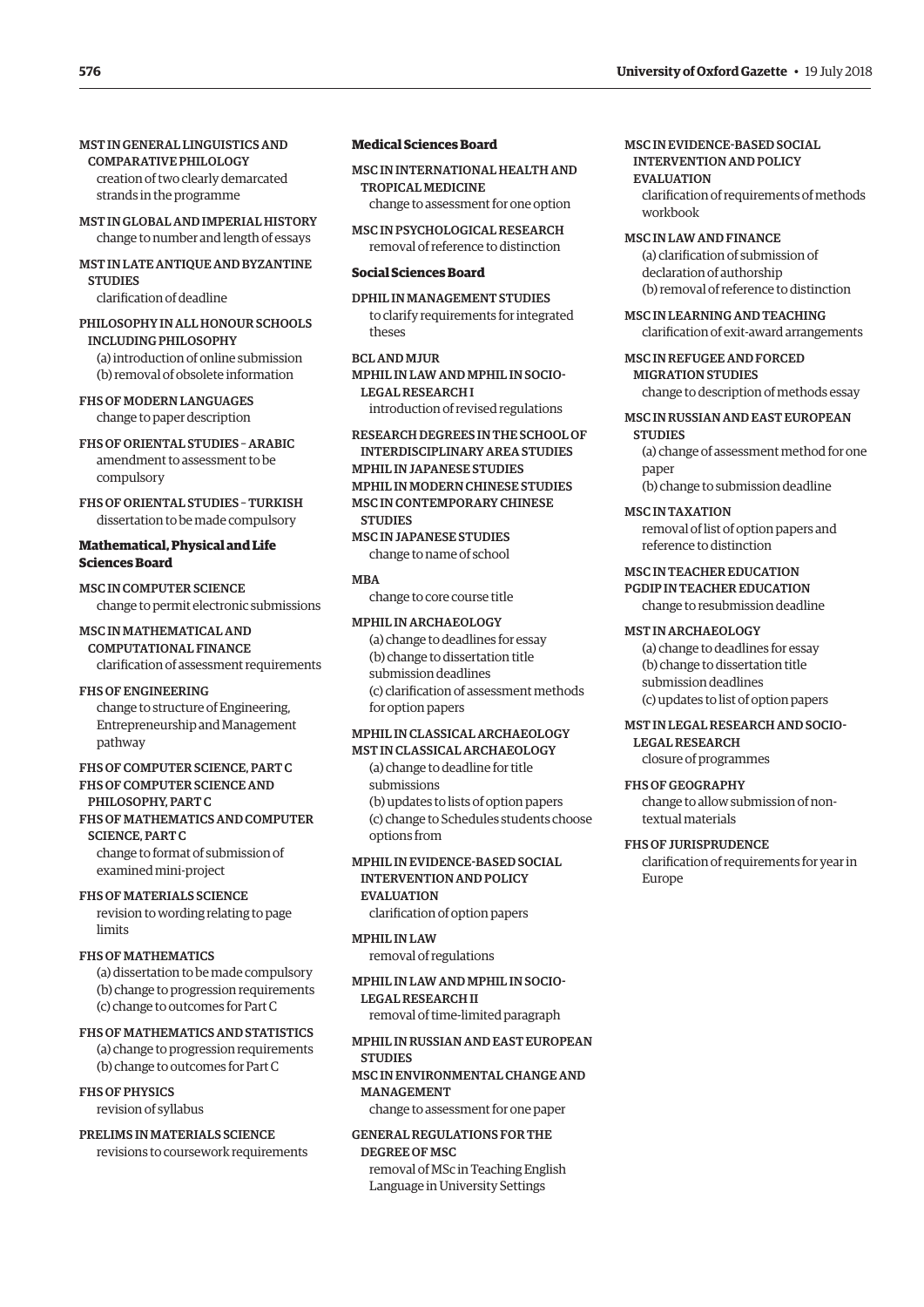## <span id="page-8-0"></span>Colleges, Halls and Societies

## Advertisements

#### **Obituaries**

#### **Worcester**

Hugh Alastair Douglas, 27 August 2005; 1934. Aged 90. Henry Cornwallis Maude, 31 March

2018; 1950. Aged 90. Abdullah Sanusi, 29 November 2003; 1966. Aged 67.

#### **Advertising enquiries**

*Email*: [gazette.ads@admin.ox.ac.uk](mailto:gazette.ads@admin.ox.ac.uk) *Telephone*: 01865 (2)80548 *Web*[: https://gazette.web.ox.ac.uk/classified](https://gazette.web.ox.ac.uk/classified-advertising-gazette)advertising-gazette

#### **Deadline**

Advertisements are to be received by **noon on Wednesday** of the week before publication (ie eight days before publication). Advertisements must be submitted online.

#### **Charges**

Commercial advertisers: £30 per insertion of up to 70 words, or £60 per insertion of 71–150 words.

Private advertisers: £20 per insertion of up to 70 words, or £40 per insertion of 71–150 words.

See our website for examples of whether an advertisement is considered commercial [or private: https://gazette.web.ox.ac.uk/](https://gazette.web.ox.ac.uk/classified-advertising-gazette) classified-advertising-gazette.

#### **Online submission and payment**

Advertisements must be submitted and paid for online, using a credit card or debit card, through a secure website. For details, [see https://gazette.web.ox.ac.uk/classified](https://gazette.web.ox.ac.uk/classified-advertising-gazette)advertising-gazette.

#### **Extracts from the terms and conditions of acceptance of advertisements**

*General*

1. Advertisements are accepted for publication at the discretion of the editor of the *Gazette*.

*Note*. When an advertisement is received online, an acknowledgement will be emailed automatically to the email address provided by the advertiser. The sending of this acknowledgement does not constitute an acceptance of the advertisement or an undertaking to publish the advertisement in the *Gazette*.

2. The right of the *Gazette* to edit an advertisement, in particular to abridge when necessary, is reserved.

3. Advertisements must be accompanied by the correct payment, and must be received by the deadline stated above. *No refund can be made for cancellation after the acceptance of advertisements*.

4. Once an advertisement has been submitted for publication, no change to the text can be accepted.

5. Voucher copies or cuttings cannot be supplied.

#### *Charges*

6. Two separate charging arrangements will apply, for commercial and private advertisers. The rates applicable at any time will be published regularly in the *Gazette*, and may be obtained upon enquiry. The rates, and guidance on applicability of each rate, are also available online.

The editor's decision regarding applicability of these rates to an individual advertiser will be final.

#### *Disclaimer*

**7. The University of Oxford and Oxford University Press accept no responsibility for the content of any advertisement published in the** *Gazette***. Readers should note that the inclusion of any advertisement in no way implies approval or recommendation of either the terms of any offer contained in it or of the advertiser by the University of Oxford or Oxford University Press.**

#### *Advertisers' Warranty and Indemnity*

**13. The advertiser warrants:**

**(i) Not to discriminate against any respondents to an advertisement published in the** *Gazette* **on the basis of their gender, sexual orientation, marital or civil partner status, gender reassignment, race, religion or belief, colour, nationality, ethnic or national origin, disability or age, or pregnancy.**

(ii) That the advertisement does not contravene any current legislation, rules, regulations or applicable codes of practice.

(iii) That it is not in any way illegal or defamatory or a breach of copyright or an infringement of any other person's intellectual property or other rights.

*You are advised to view our full Terms and Conditions of acceptance of advertisements. Submission of an advertisement implies acceptance of our terms and conditions, which may be found at https://gazette.web.ox.ac. [uk/classified-advertising-gazette](https://gazette.web.ox.ac.uk/classified-advertising-gazette), and may also be obtained on application to Gazette Advertisements, Public Affairs Directorate, University Offices, Wellington Square, Oxford OX1 2JD.*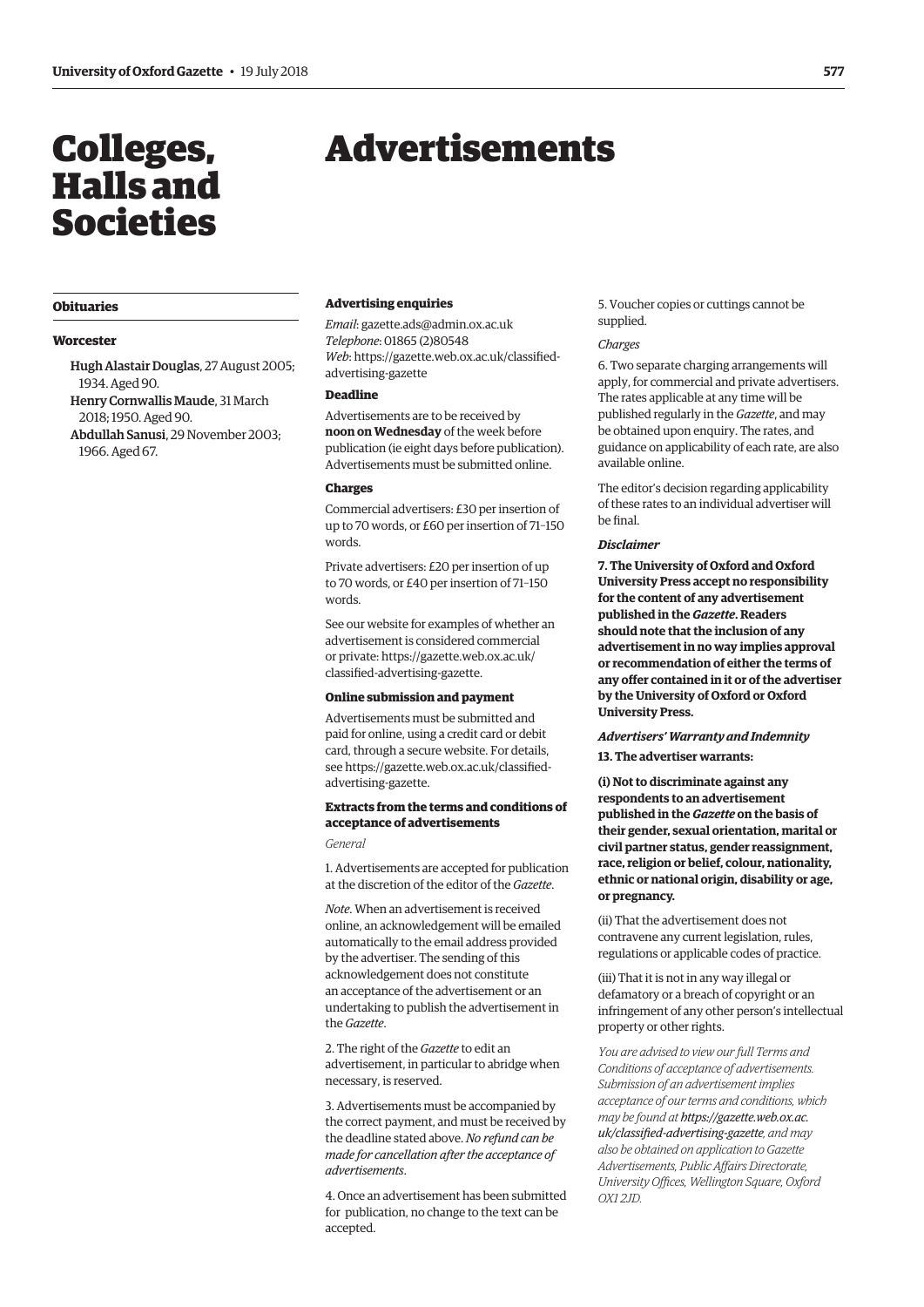#### **Publication in online** *Gazette*

16. Unless the advertiser stipulates otherwise, all advertisements will be published in the online *Gazette* in addition to the printed *Gazette*. At the time of submission of an advertisement, the advertiser may stipulate that he or she does not wish the advertisement to be included in the online *Gazette*. This stipulation: (i) must be made at the time of submission of the advertisement; (ii) cannot later be altered; (iii) will apply to all instances of publication of an advertisement arranged at the time of submission of that advertisement. Please note that advertisements form part of the online *Gazette* as published and cannot be removed or amended after publication.

#### **Miscellaneous**

#### *Gazette* **publication arrangements**

**Advertisers are asked to note** that this is the final *Gazette* of Trinity term. Publication for Michaelmas term will begin on 20 September; please note, however, that the 20 September issue will be limited to University business only, so will not contain classified advertisements. The first issue to contain classified advertisements will be published on 27 September. The usual deadline will continue to apply (see above).

#### **Shezan Restaurant**

**Mughal Indian cuisine** at Shezan: 1st floor, 135 High St, Oxford. From our kitchen to your table, we bring you fresh herbs, spices, roots, fragrances and the Mughal tradition of passion for good food. Serving as dining rooms since 1915. Open daily noon–3pm and 5.30pm–11pm. Tel: 01865 251600. Website: [www.shezanoxford.co.uk.](http://www.shezanoxford.co.uk)

#### **The Anchor**

**The Anchor pub**, dining rooms and terrace close to Jericho. We serve simple, honest, fresh food with daily changing seasonal specials, an extensive wine list and great beer. Our 2 private dining rooms can seat 14 and 16 and are available for meetings or dinner parties. We are open 9am–11pm Mon–Fri and 8am–11pm Sat and Sun. 2 Hayfield Rd, Oxford OX2 6TT. Tel: [01865 510282. Web: www.theanchoroxford.](www.theanchoroxford.com) com.

#### **Research participants sought**

**Stroke survivors and healthy volunteers needed** for motor learning study: volunteers (aged 18+, either with or without history of stroke) are sought for study investigating motor learning following stroke. Stroke survivors should have had a single stroke at least 6 months ago with affected function of the hand/arm. Healthy volunteers should be right-handed with no neurological or psychiatric medical history. For more information, please email physiological. [neuroimaing@gmail.com. Ethics Ref: R52931/](mailto:physiological.neuroimaging@gmail.com) RE001.

**Are you feeling anxious?** Researchers at the Nuffield Department of Clinical Neurosciences, Oxford University, are seeking healthy male and female volunteers aged 18–50, who may be feeling anxious. This study is testing if a naturally occurring form of dietary fibre, taken daily over several weeks, can improve brain function and behaviour. If you are interested in participating and/or would like further information, please contact Dr Gershon Spitz at [gut@ndcn.ox.ac.uk.](mailto:gut@ndcn.ox.ac.uk)

#### **Groups and societies**

**The Oxford University Newcomers' Club** at the University Club, 11 Mansfield Rd, OX1 3SZ, welcomes the wives, husbands or partners of visiting scholars, of graduate students and of newly appointed academic and administrative members of the University. We offer help, advice, information and the opportunity to meet others socially. Informal coffee mornings are held in the club every Wednesday 10.30am–noon (excluding the Christmas vacation). Newcomers with children (0–4) meet every Fri in term 10.15am–11.45am. We have a large programme of events including tours of colleges, museums and other places of interest. Other term-time activities include a book group, informal conversation group, garden group, antiques group, opportunity to explore Oxfordshire and an opportunities in Oxford group. Visit our website: [www.](http://www.newcomers.ox.ac.uk) [newcomers.ox.ac.uk.](http://www.newcomers.ox.ac.uk) 

**Oxford Research Staff Society** (OxRSS) is run by and for Oxford research staff. It provides researchers with social and professional networking opportunities, and a voice in University decisions that affect them. Membership is free and automatic for all research staff employed by the University of Oxford. For more information and to keep up to date, see: web: [www.oxrss.ox.ac.uk;](http://www.oxrss.ox.ac.uk)  Facebook: [http://fb.me/oxrss; Tw](http://fb.me/oxrss)itter: @ [ResStaffOxford; mailing list: researchstaff](mailto:researchstaff-subscribe@maillist.ox.ac.uk)subscribe@maillist.ox.ac.uk.

#### **Restoration and Conservation of Antique Furniture**

**John Hulme** undertakes all aspects of restoration. 30 years' experience. Collection and delivery. For free advice, telephone or write to the Workshop, 11A High St, Chipping Norton, Oxon, OX7 5AD. Tel: 01608 641692.

#### **Sell your unwanted books**

**Sell your unwanted books** at competitive prices. If you need extra space or are clearing college rooms, a home or an office, we would be keen to quote for books and CDs. Rare items and collections of 75 or more wanted if in VG condition; academic and non-academic subjects. We can view and collect. Contact Graham Nelson at History Bookshop Ltd on 01451 821660 or [sales@historybookshop.com.](mailto:sales@historybookshop.com)

#### **Antiques bought and sold**

**Wanted and for sale** – quality antiques such as furniture, fire guards, grates and related items, silver, pictures, china and objects d'art etc. Please contact Greenway Antiques of Witney, 90 Corn Street, Witney OX28 6BU on 01993 705026, 07831 585014 or email [jean\\_greenway@hotmail.com.](mailto:jean_greenway@hotmail.com)

#### **Services Offered**

**Big or small, we ship it all**. Plus free pick up anywhere in Oxford. Also full printing services available (both online and serviced), 24 hour photocopying, private mailing addresses, fax bureau, mailing services and much more. Contact or visit Mail Boxes Etc, 266 Banbury Rd, Oxford. Tel: 01865 514655. Fax: 01865 514656. Email: [staff@mbesummertown.co.uk.](mailto:staff@mbesummertown.co.uk)  Also at 94 London Rd, Oxford. Tel: 01865 [741729. Fax: 01865 742431. Email: staff@](mailto:staff@mbeheadington.co.uk) mbeheadington.co.uk.

**Airport transfer/chauffeur service**. If you are looking for a reliable and experienced transfer service I would be happy to discuss your needs. Last year I handled 328 airport transfers successfully and have over 20 years' experience. Account customers welcome and all major credit cards accepted. Let my comfortable Audi A8 take you to Heathrow for £75! Contact Tim Middleton. Tel: 07751 [808763 or email: timothy.middleton2@](mailto:timothy.middleton@@btopworld.com) btopworld.com.

**Carpenter/joiner**. For bookcases, wardrobes, etc, made on site to your specifications. Portfolio available. Call Rob Guthrie on 01608 677423 (evening) or 07961 444957 (daytime). Email: [rob.s.guthrie@gmail.com.](mailto:rob.s.guthrie@gmail.com) 

**Hope Services** is a family-run typesetting company established more than 35 years ago. Based in the heart of Oxfordshire, we specialise in the styling and production of published material. We regularly work on all types of publications including early learning teaching titles; single-author, first-time novels and novellas; academic law books and journals; and social, financial and technical reports. We would be happy to discuss and develop your ideas, and provide you with an individual quote. Please feel free to contact us at Hope Services (Abingdon) Ltd. Tel: 01235 530439. Web: [www.hopeservices.co.uk. Em](http://www.hopeservices.co.uk)ail: [mark.harvey@hopeservices.co.uk.](mailto:mark.harvey@hopeservices.co.uk)

#### **Independent pensions and financial**

**advice**. Austin Chapel Independent Financial Advisers LLP provide bespoke pensions and financial advice to employees working in the university sector: pensions advice, including Annual Allowance and Lifetime Allowance tax mitigation advice, and independent investment review service to ensure your investment portfolio still meets your requirements. Initial meeting at your workplace, home or our central Oxford offices,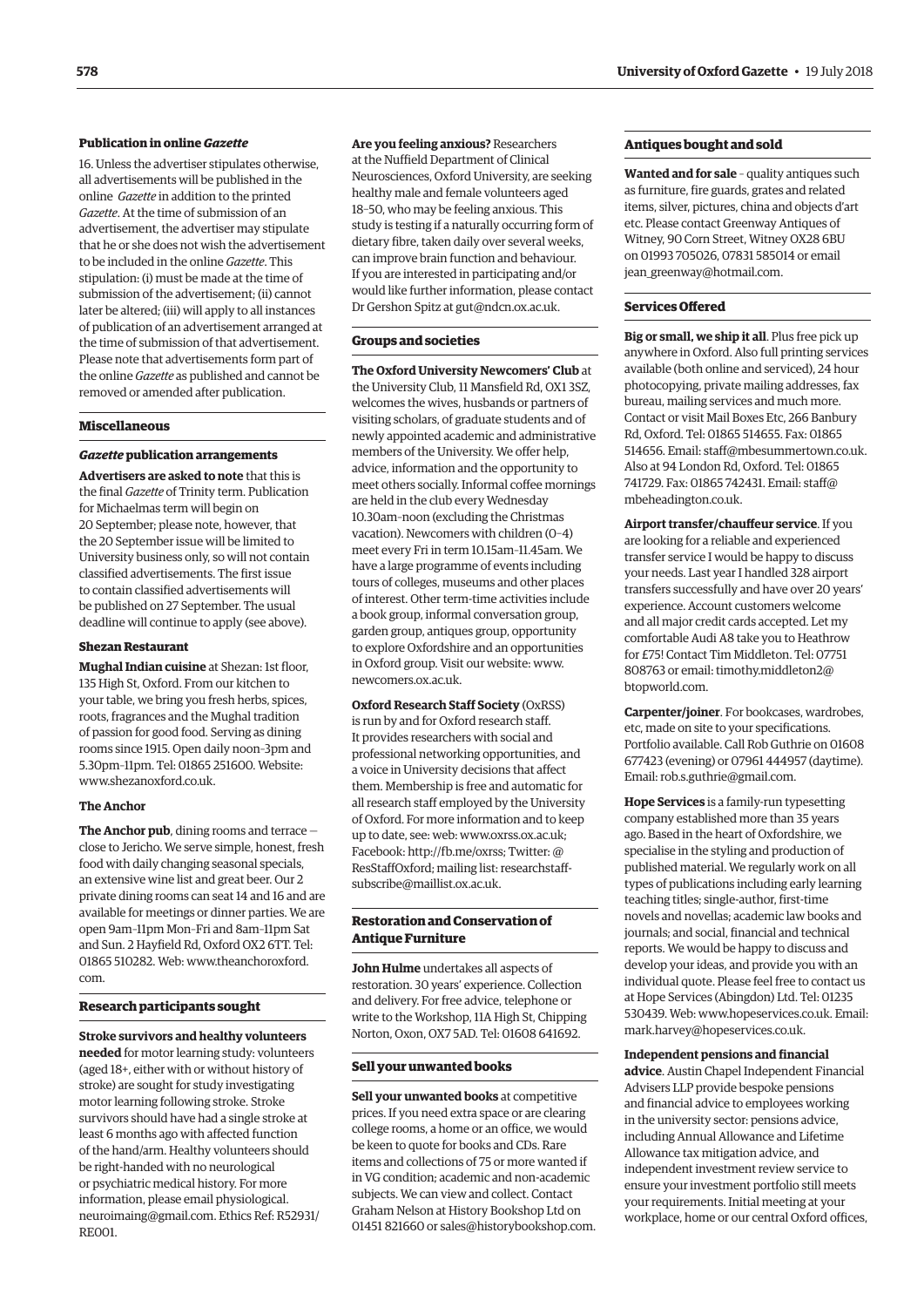at our cost. More information: Gary ONeill: [01865 304094, gary.oneill@austinchapel.](mailto:gary.oneill@austinchapel.co.uk) co.uk.

#### **Houses to Let**

**House to let near Magdalen Bridge**. Fully furnished terraced house in east Oxford. 5-min walk from Magdalen Bridge. 3 bedrooms, upstairs shower room and toilet. Sitting room, kitchen-diner and downstairs bathroom, pleasant small garden. Near shops, restaurants, schools and transport including London and airport buses. Non-smokers only. £1,600 pcm, available Sept. Tel: 01865 351745. Mobile: 07733 400820.

#### **Beautiful 3-bedroom house in East**

**Oxford**, close to Cowley Rd in a quiet street, for long- or short-term rent, available from Aug. £1,500 pm. If short-term the price might vary as I can provide an all-inclusive price. No HMO. No pets or smokers. Fully furnished (including sheets, towels and kitchen utensils, appliances); you only need to bring your belongings. Built-in wardrobes and 2 bathrooms. Parking. Email Victoria: [mvlumbreras@gmail.com.](mailto:mvlumbreras@gmail.com)

#### **6 bed-house in Beech Croft Rd**,

Summertown OX2, £5,250 pcm. A beautiful, spacious, detached house, fully renovated to a very high standard, on the highly sought-after Beech Croft Rd. The property consists of 6 light-filled, double bedrooms, a modernised kitchen with integrated appliances and 2 reception rooms. Bi-fold doors lead out from the living room on to a lovely, enclosed and landscaped garden. This house is in an excellent location for access to the M40, all of north Oxford's schools, and is within walking distance to Oxford centre, University colleges, 2 gyms and the shops in Summertown. The property is available from 17 Aug. The property comes unfurnished. Off-street parking. Nearest motorway: M40 – J8. Town/ city location. Nearest train station – Oxford. Council tax: Oxford city, band G. Will consider pets. Contact: 07765 555183.

#### **Flats to Let**

**Apartments and houses to let** furnished in Oxford for next academic year. Houses: 3-bed Headington, close to hospitals, £1,450 from Aug or Sept; 4-bed Summertown £1,495 from Aug; 2-bed central £1,295 from mid-Aug. Studios and 2-bed apartment in central north £850 Aug or Oct £1,195; 1-bed apartment in Summertown from Sept £850; £975 2 beds mid-Aug suited professional visiting academics. Tel: 01865 516144. Email: [a.fiorentino109@gmail.com.](mailto:a.fiorentino109@gmail.com)

**1-bedroom flat to let**, central Oxford (Gloucester Green). Light and airy, third floor with balcony overlooking square. Good decorative order; new carpets, bed and sofa bed. No smoking/pets. For immediate occupation. £1,100 pcm. For more information contact the owners: [vjhrees@btinternet.com.](mailto:vjhrees@btinternet.com) 

**Self-contained furnished studio apartment** with off-road parking between Abingdon and Wootton. Approx 15 sq m plus kitchen and bathroom. Recently completely renovated. Quiet location on No 4 bus route (to Oxford and Abingdon). Good road access to Oxford and A34. Access to outside space. Available immediately, £625 pcm all-inclusive. Tel: [01235 522081 or email: katezarnecki@gmail.](mailto:katezarnecki@gmail.com) com.

**Summertown**. Bright 2-bedroom furnished apartment located on the first floor of a pleasant small block of flats. 2 double bedrooms, modern bathroom, large living room and kitchen. Gch, balcony, garage, and communal bicycle shed. Adjacent sports centre and shops and with easy access to city centre/University. Suitable for non-smoking academics, postgraduates and professionals. Available mid-Jul: £1,100 pm. Tel: 07901 [705921 or email: elisabetta.zontini@](mailto:elisabetta.zontini@nottingham.ac.uk) nottingham.ac.uk.

#### **Accommodation Offered**

**Visiting academics welcomed** as paying guests for short or long stays in comfortable home of retired academic couple. Situated in quiet, leafy close in north Oxford within easy distance of main University buildings, town centre, river, shops and restaurants. Rooms have free TV, Wi-Fi, refrigerator, microwave, kettle, tea, coffee, central heating. Linen, cleaning, breakfast all included in the very moderate terms. Email: [DVL23@me.com.](mailto:DVL23@me.com)

**scottfraser** - market leaders for quality Oxfordshire property. Selling, letting, buying, renting, investing – we are here to help. Visit [www.scottfraser.co.uk fo](http://www.scottfraser.co.uk)r more information or call: Headington sales: 01865 759500; Summertown sales: 01865 553900; East Oxford sales: 01865 244666; Witney sales: 01993 705507; Headington lettings: 01865 761111; Summertown lettings: 01865 554577; East Oxford and student lettings: 01865 244666; Witney lettings: 01993 777909.

**Looking for accommodation for less than 12 months?** North Oxford Property Services offers accommodation from 1 month up to 12 months 'term accommodation'. It is often difficult to rent a property for under 12 months, so why not give us a ring on 01865 311745.

**Two rooms available** (with shared bathroom) in traditional cottage in central north Oxford. Within very easy walking distance of the University, buses to London and airports. Breakfast included. Available early Sept. Minimum 2 nights. Fair rates. Email: [elphickjericho@gmail.com. Te](mailto:elphickjericho@gmail.com)l: 01865 516142.

#### **Accommodation for visiting academics**

from mid-Sept. Self-contained unit of double en-suite bedroom, sitting/dining room and kitchen (hob, oven, fridge/freezer, washing machine) in striking modern house on western outskirts of Oxford. Television, internet, heating, electricity, bed linen and towels included. Bus service to Oxford centre or scenic walk/cycle across water-meadows. Nonsmokers only, maximum let 3 months. Single occupancy, £900 pm; double occupancy, £950. [Tel: 01865 721644. Email: richard.gilliane@](mailto:richard.gilliane@btinternet.com) btinternet.com.

#### **Accommodation Sought**

**Academic, Oxford DPhil (Balliol) seeks flat**  or small house in Oxford for Nov–Feb/Mar. Could even swap my mediaeval manor house, with garden, vines, roses, olives and figs, 20 mins to Beziers airport. House is in a very lively village of 1,100 souls, (bilingual) bistro and various shops. Top Oxford references available. Electric heating and big, open [working fire. Sleeps 8. Email: rougemonde@](rougemonde@gmail.com) gmail.com.

#### **Self-catering Apartments**

**Visiting Oxford?** Studio, 1-, 2- and 3-bed properties conveniently located for various colleges and University departments. Available from 1 week to several months. Apartments are serviced, with linen provided and all bills included. Details, location maps and photos can be found on our website at [www.](http://www.shortletspace.co.uk) [shortletspace.co.uk. Co](http://www.shortletspace.co.uk)ntact us by email on [stay@shortletspace.co.uk or](mailto:stay@shortletspace.co.uk) call us on 01993 811711.

**Shortlet studios** for singles or couples needing clean, quiet self-catering accommodation for weeks or months. Handy for High St (town, colleges), Cowley Rd (shops, restaurants), University sportsground (gym, pool), Oxford Brookes campuses, buses (London, airports, hospitals). Modern, selfcontained, fully furnished including cooking and laundry facilities, en-suite bathroom, Wi-Fi broadband, TV/DVD/CD, central heating, cleaning and fresh linen weekly. Off-road parking for cars and bikes. Taxes and all bills [included. Enquiries: stay@oxfordbythemonth.](mailto:stay@oxfordbythemonth.com) com.

#### **Looking for 5-star serviced accommodation**

right in the heart of the city? Swailes Suites offer city centre, award-winning maisonettes and apartments providing that 'home from home' feel that will help you get the most out of your stay. The Swailes Suites 'easy in, easy out' flexible booking arrangements, from 3 days to 6 months, together with good transport links make arrival and departure hassle-free. Check out our website at [www.](http://www.swailessuites.co.uk) [swailessuites.co.uk, co](http://www.swailessuites.co.uk)ntact Debbie on 01865 318547 or email [debbie@nops.co.uk. Of](mailto:debbie@nops.co.uk)fice established more than 25 years in 47 Walton Street, Jericho, OX2 6AD.